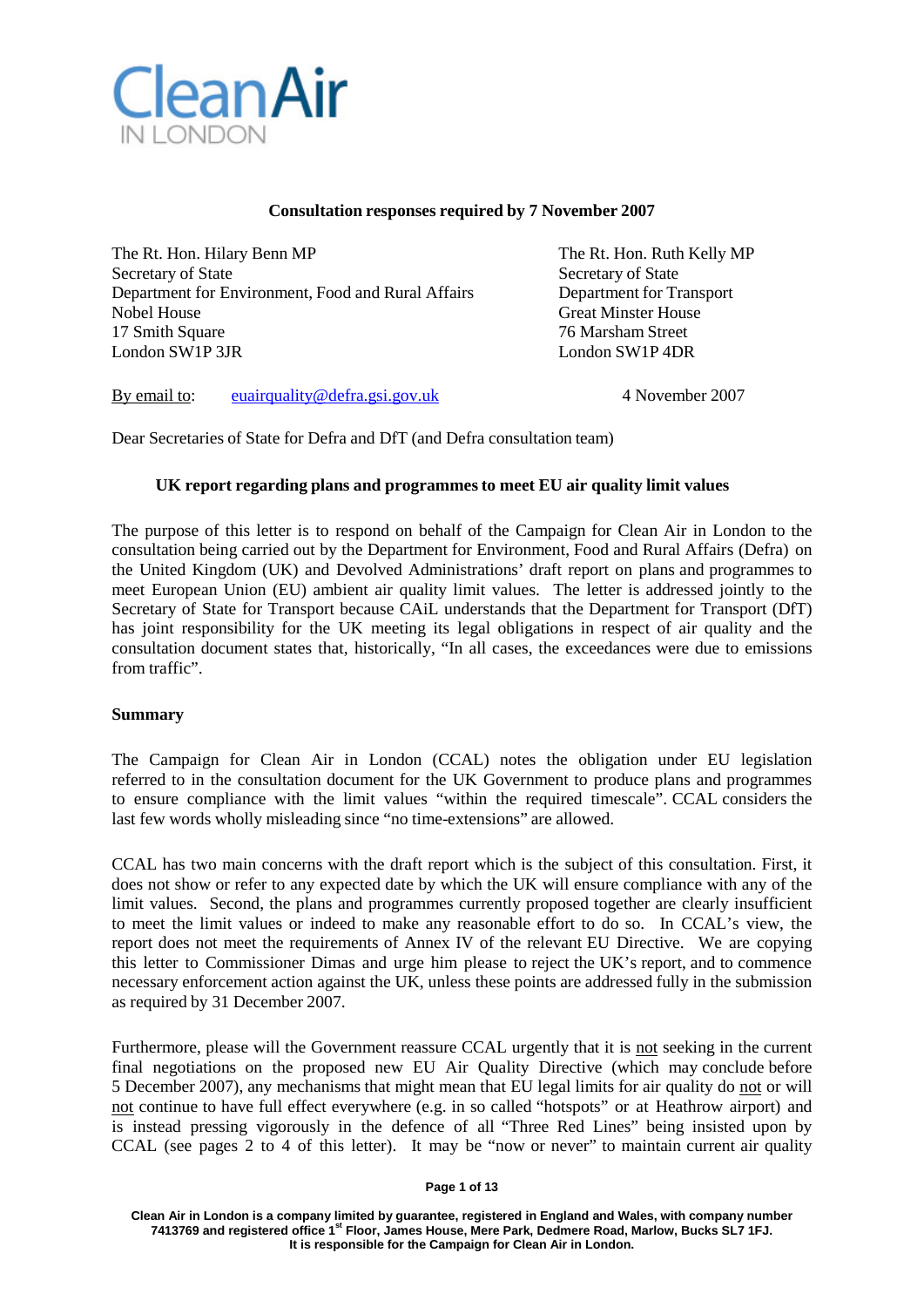

protections.

How can citizens have any confidence that the UK will meet any of its air pollution commitments, existing or proposed for either climate change or air quality, when the Government clearly does not show the political will necessary to educate the general public about the dangers of poor air quality or to incentivise and encourage the behavioural change necessary, on top of technologically driven solutions, to reduce urgently air pollution? The Government does not even seem to be willing or able to meet the legal requirement to produce plans and programmes for air quality to meet long standing, legally binding, commitments that were made as early as 1999 to meet air quality standards.

The Prime Minister has been copied, given the cross-departmental issues raised and all London's MEPs have been copied given the imminence of final decisions on the proposed new EU Air Quality Directive.

Respectfully, given the seriousness of the issues raised, please will you each respond personally to the matters raised in this submission.

# **The Campaign for Clean Air in London**

The Campaign for Clean Air in London has only one aim which is to achieve urgently at least World Health Organisation (WHO) recommended standards of air quality throughout London. Given that most of these have been required to be met since 1999 legislation by January 2005 (in respect of coarse particulate matter i.e.  $PM_{10}$ ) and January 2010 (for nitrogen dioxide i.e.  $NO_2$ ), CCAL is campaigning to achieve sustainably at least WHO recommended standards of air quality throughout London by no later than the London 2012 Summer Olympics.

CCAL has received support from Mayor Livingstone, leading politicians from the four main political parties in London as well as leading business and community groups including the Central London Partnership, London First and The Knightsbridge Business Group. We have also received a Pledge of support from Environment Protection UK (formerly the National Society for Clean Air and Environmental Protection). Our campaign website address is shown in the letterhead above.

## **Background of enforcement action and proposed new EU Air Quality Directive**

The European Commission announced on Wednesday 17 October 2007 that it [was] commencing action against the UK for breaching EU legal limits for  $PM_{10}$  having already sent the UK a first written warning for breaching EU legal limits for sulphur dioxide  $(SO<sub>2</sub>)$ . The Commission's statement made clear that it was considering further enforcement action but did not consider it appropriate to launch such action during the current negotiations on the proposed new EU Air Quality Directive (which are due to be concluded in December).

http://www.europa.eu/rapid/pressReleasesAction.do?reference=IP/07/1537&type=HTML&ag ed=0&language=EN&guiLanguage=en

You will be well aware that final negotiations are taking place currently between the Council of Ministers, the European Commission and the European Parliament about the proposed new EU Air Quality Directive which is intended to replace the current regime of some five air quality related

**Page 2 of 13**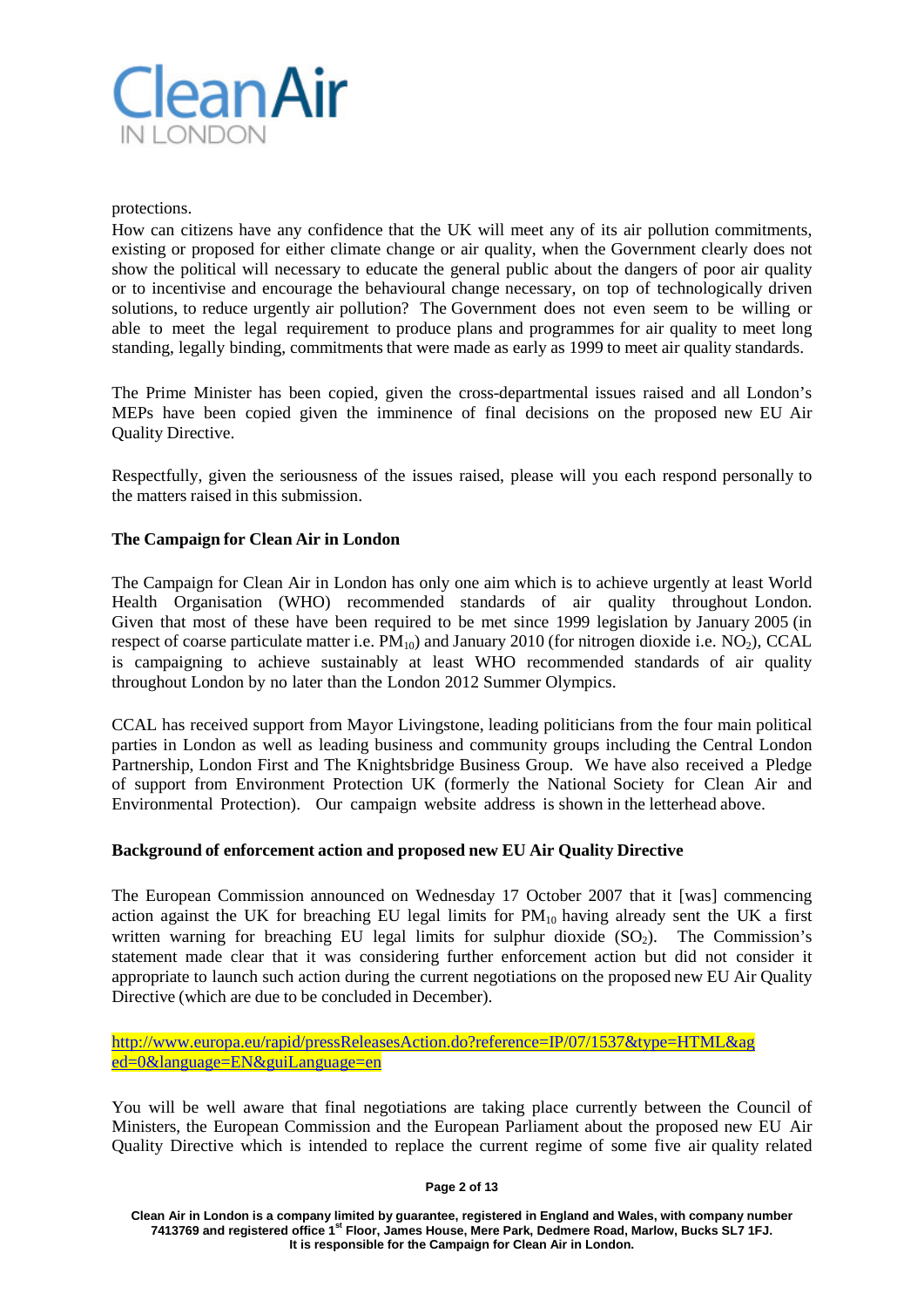

EU Directives and provide a legal framework to address current breaches of EU legal limits for air quality for which no time extensions or derogations are allowed. CCAL understands that these negotiations are currently at a very sensitive stage since these parties are likely to want to reach agreement ("behind closed doors") by the last date of 5 December to avoid a (probably controversial) second (and final) vote in the European Parliament a week later.

In general, the proposed new EU Air Quality Directive is to be welcomed as a rationalisation of the existing legal framework and importantly because it proposes to target specifically reductions in the deadly fine particulate matter (PM<sub>2.5</sub>). However, you will be aware that CCAL is insisting upon "Three Red Lines" in respect of the proposed EU Air Quality Directive to protect citizens from fudge, loopholes and inaction under the new regime. If those "Three Red Lines" are not met, CCAL has urged the rejection of the proposed new EU Air Quality Directive in its entirety, which would mean, inter alia, that no time extensions would be allowed from meeting the UK's current obligations, inter alia, for  $PM_{10}$  by January

 $2005$  and for NO<sub>2</sub> by January 2010.

The "Three Red Lines" being insisted upon by CCAL include:

- 1. no "burden of proof" before Member States can take action to improve air quality;
- 2. the Directive must make clear that all limit values will continue to apply everywhere (as they do currently) with no let-out possible e.g. no let-outs through the inclusion of a clause allowing Member States not to measure these limit values everywhere; and
- 3. any time extensions must be the minimum set by either The Council of Ministers or the European Parliament in their formal public announcements to-date e.g. three years after entry into force of the Directive for  $PM_{10}$  and must not, in any circumstances, include so called "two stage" time extensions which would have the (inevitable practical) consequence of making any first stage ineffective.

It is vital that exposure reduction requirements for  $PM_{2.5}$  are set at no more than 20 ug/m<sup>3</sup> with the PM<sub>10</sub> limit value being lowered at least to 33 ug/m<sup>3</sup>.

While not so directly related to London, CCAL considers also that Industry should not be given special exemptions in relation to the IPPC Directive which would have the effect of undermining existing EU environmental legislation for the industrial sector. Please see recent action taken by Commissioner Dimas to enforce the IPPC legislation:

http://www.europa.eu/rapid/pressReleasesAction.do?reference=MEMO/07/441&type=HTML &aged=0&language=EN&guiLanguage=en

While it would be regrettable if the proposed new EU Air Quality Directive has to be dropped at the very last minute because it would breach these "Red Lines", it would be much better for Londoners to rely on the Commission enforcing the current muddled regime of five EU Directives relating to Air Quality - which it has shown recently it is willing and able to do – than to live under a substantially weakened legal regime for air quality.

Very significantly, CCAL heard recently that the UK Government has backtracked in the

#### **Page 3 of 13**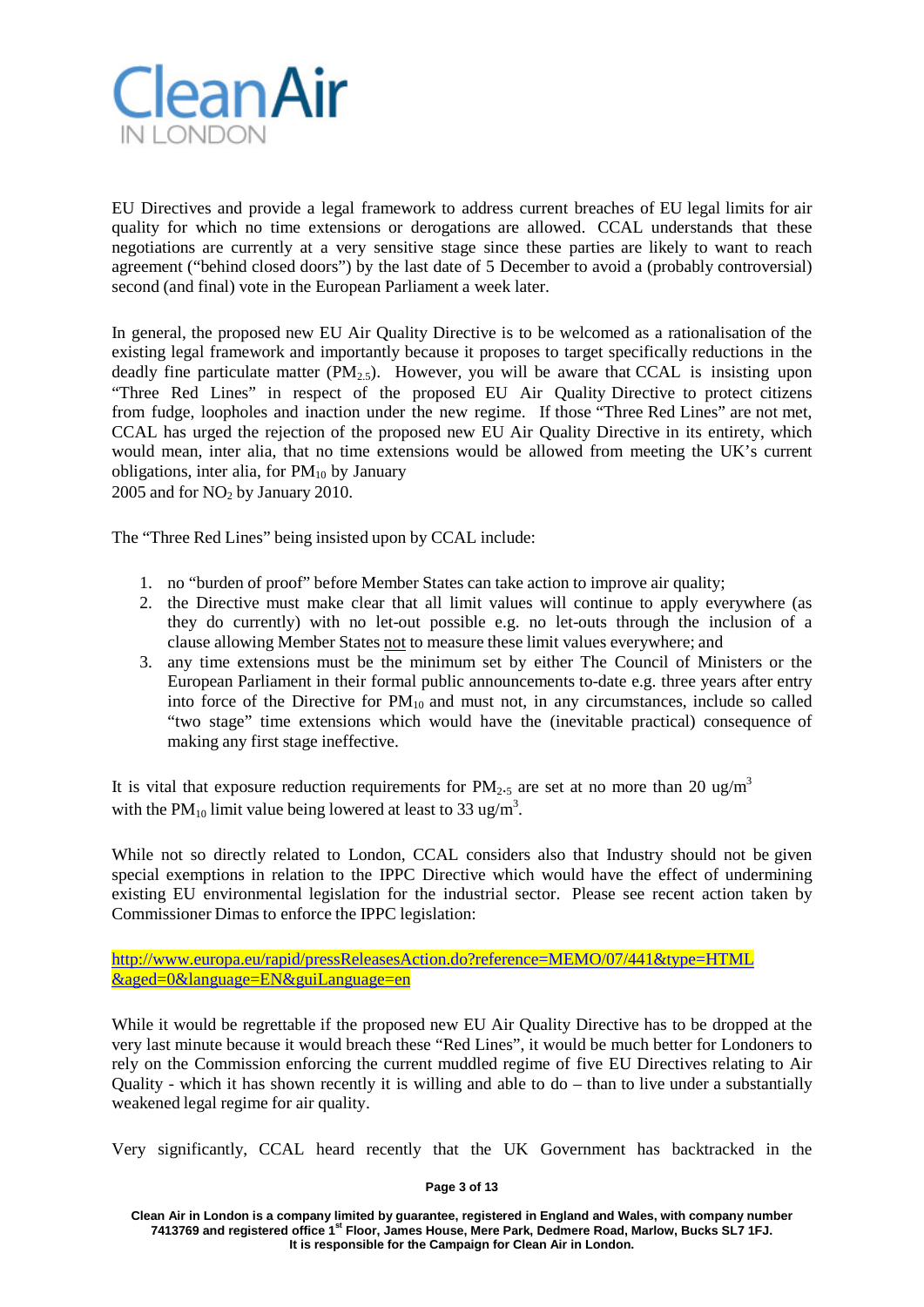

negotiations on the proposed new Directive, most probably, in respect of the "Second Red Line" above i.e. limit values in full effect everywhere. In particular, the Government may be pressing (behind closed doors) for a clause to ensure that "EU legal limits for air quality do not need to be measured everywhere". This clause would be a clever/subtle way of removing the current obligation to meet these standards everywhere...without actually having to say so! Such a change is likely to provide a loophole for major infrastructure sites (such as Heathrow airport or the port at Rotterdam) and air pollution "hotspots" generally. **Furthermore, it would make meaningless the Government's commitment in The Future of Transport White Paper (2003), referred to on page 11 of the consultation document that "major new airport development could not proceed if there was evidence that it would be likely to result in breaches of the EU limits". If the UK does not need to measure air quality everywhere, it is most unlikely that EU legal limits for air quality would apply at "hotspots" or Heathrow (or other major infrastructure sites in Europe e.g. the port of Rotterdam)! Such an approach would be totally unacceptable.**

It is very disappointing, after the achievements of the last ten years to establish a robust legal framework of tighter environmental protections across Europe, that the best we seem to be able to hope for now is that the existing legal regime should not be weakened under the current UK Government and that the Government should begin by producing plans and programmes to meet legal obligations it agreed to in 1999 that were missed in January 2005. We urge you both, and all those copied, to press the Government as a whole to take air quality seriously in the next few weeks as well as over the short, medium and longer term.

## **Citizens Jury on Air Quality**

Defra published on 2 November, its "2007 Survey of Public Attitudes and Behaviour towards the Environment". Environment Minister Joan Ruddock commented that "The most encouraging finding in this survey is the majority of people believing that it's up to individuals to accept responsibility by making lifestyle changes". Again, like its desire for business to find technology solutions to improve air quality, it seems that the Government is looking for others to change not itself.

## <http://www.defra.gov.uk/news/latest/2007/survey-1102.htm>

Contrast the above position with the report published by Defra on 31 October on the Citizens Jury on Air Quality. This showed on page 21 that "By the end of the process there was a consensus that air quality is a more serious issue than any of the jurors had thought before they joined this jury. Furthermore, on a scale of concern from one (unconcerned) to ten (very concerned), most jurors had moved considerably up the scale. One of the breakout groups recorded this as moving from an Average Before of 2.83 to an Average After of 8.83.

<http://www.defra.gov.uk/environment/airquality/publications/citizens-jury/index.htm>

The reality is that this is yet another example showing the need for the Government to take responsibility for meeting its long standing legal obligations urgently through air quality awareness campaigns and decisive action to reduce air pollution. It is useless for the Government to imply, as it does, that others alone must deliver the solutions when the Government cannot seem to set a robust

**Page 4 of 13**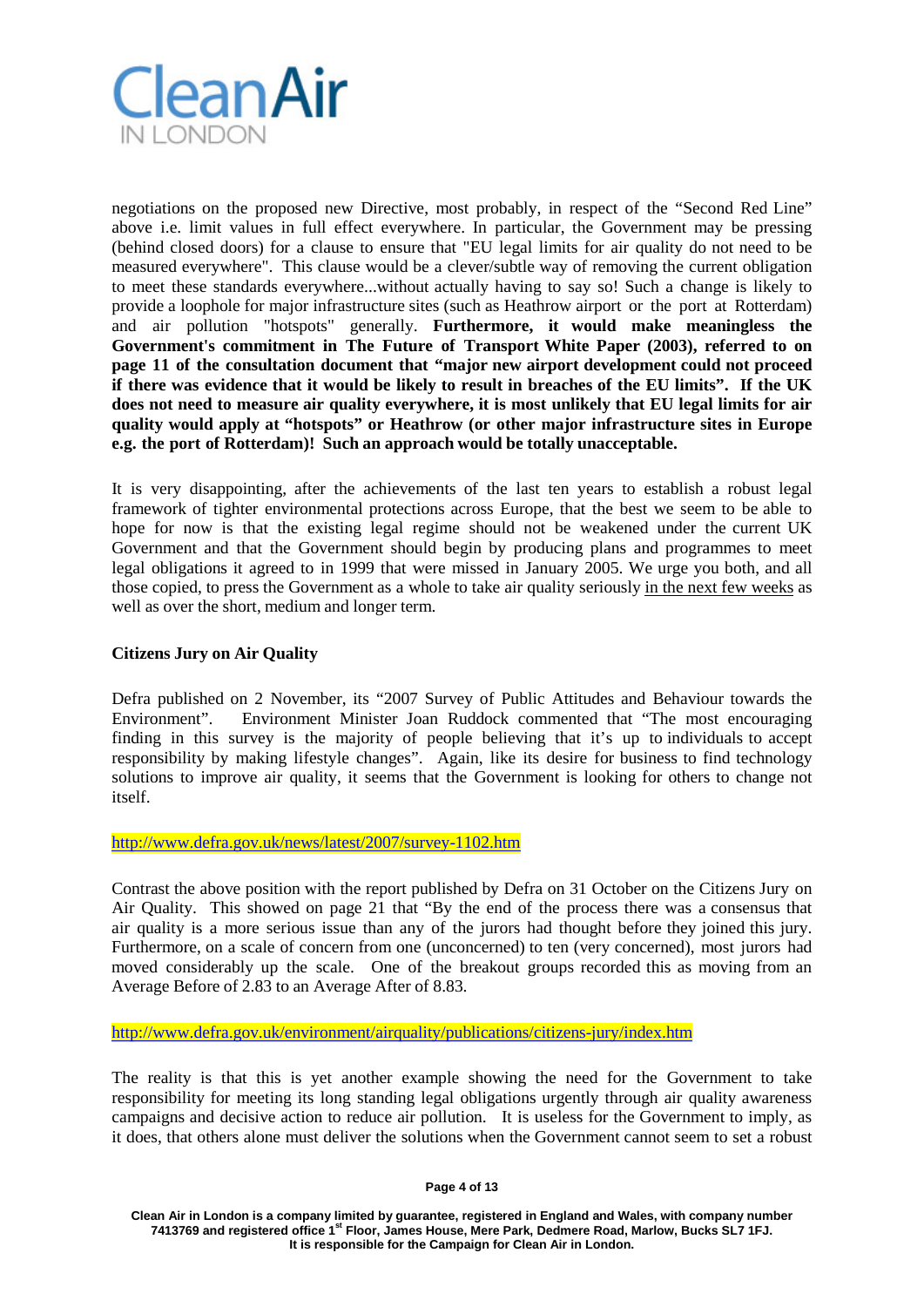

and consistent framework and meet even its basic reporting requirements never mind its full legal obligations.

## **UK reporting and general data**

In considering its response to the current consultation, CCAL has researched information on various websites and is sharing them in this letter particularly for the ease of others investigating this subject.

CCAL found the technical report that Defra recently submitted to the Commission at:

<http://cdr.eionet.europa.eu/gb/eu/annualair>

Worksheet 3 in the spreadsheet contains the station codes, the site names and the UK zone codes. The site names are consistent with those on the site information archive which can be found at:

### <http://www.eea.europa.eu/themes/air/airbase>

The site information archive includes the individual automatic sites with detailed supporting information (including grid reference, pollutants measured, monitoring start date, links to the monitoring data). Conveniently, they can be viewed using a map (Google Maps), satellite photographs or a hybrid of the two. The whole AURN can also be viewed through a Google Earth link on the site information archive home page.

The zone codes are exactly the same in both the reporting questionnaires (2001-2006) and the reports on plans and programmes (2001-2005) because the same zones have been used throughout the UK assessment since the First Daughter Directive and subsequent Directives have come in. A site code remains the same throughout for the reporting questionnaires and reports on plans and programmes. Each site has its own unique code - these are used in the European Environment Agency's Airbase database of all the Member States measurements. If a site moves or is closed then it no longer appears in years subsequent to its move or closure. New sites are assigned a unique code in the first year they are reported to the Commission.

As regards location codes, the locations of all of the UK monitoring stations can be found at:

[http://www.airquality.co.uk/archive/index.php?zone\\_id=8.](http://www.airquality.co.uk/archive/index.php?zone_id=8)

Simply click on the area of the map in which you are interested and then a particular air quality monitoring station.

CCAL recommends always also the excellent London Air Quality Network (LAQN) which can be accessed at:

[http://www.londonair.org.uk/london/asp/default.asp?la\\_id=&showbulletins=&width=1280](http://www.londonair.org.uk/london/asp/default.asp?la_id&showbulletins&width=1280)

**Page 5 of 13**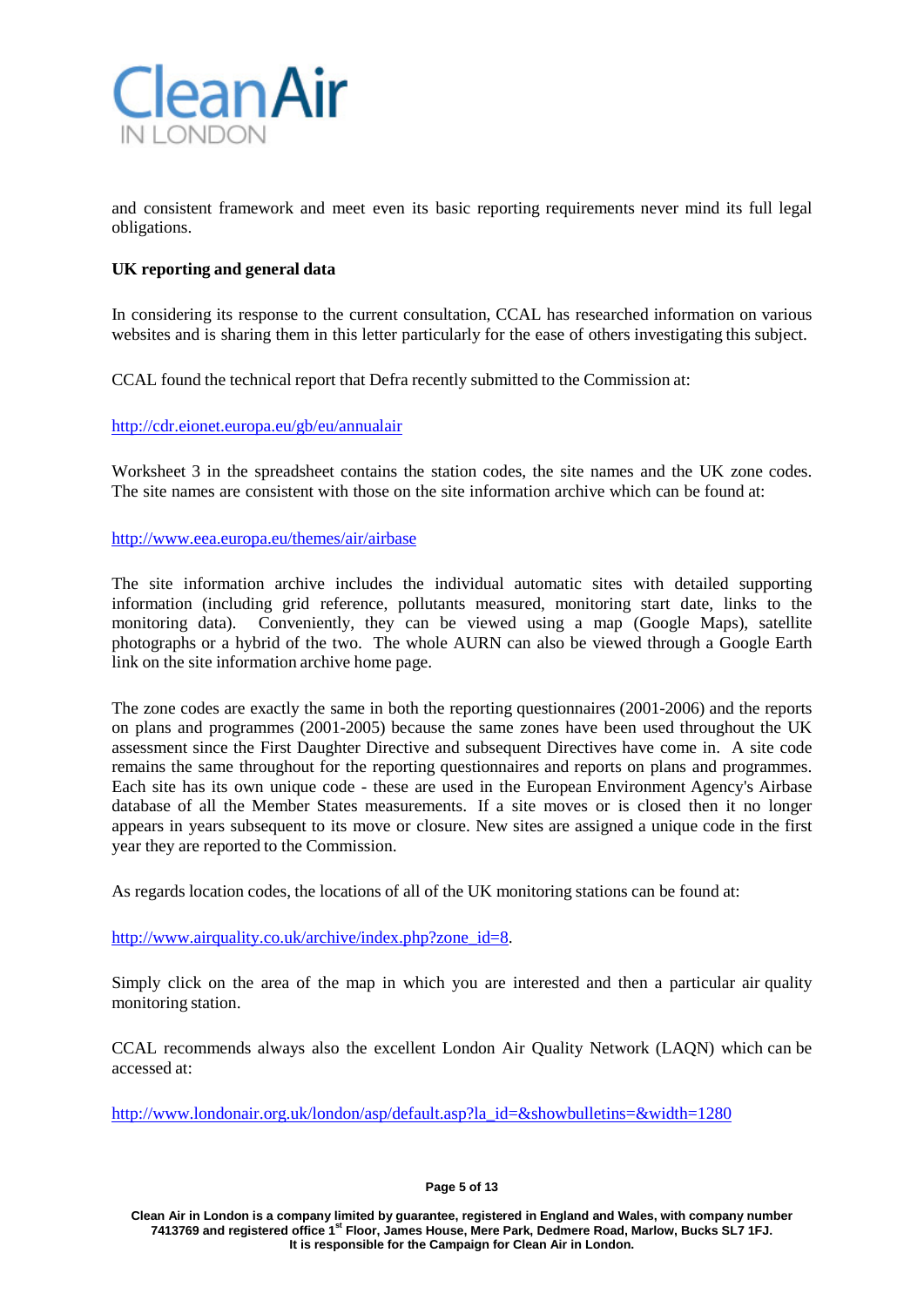

More generally, the following is a good site that provides lots of relevant information on the UK's air quality reporting:

<http://cdr.eionet.europa.eu/gb>

# **Breaches of EU Limit Values for PM10 in 2005:**

Annual mean (not to be greater than  $40 \text{ ug/m}^3$ ):

[http://www.airquality.co.uk/archive/data\\_and\\_statistics.php?f\\_exceedence\\_id=S3&f\\_year=20](http://www.airquality.co.uk/archive/data_and_statistics.php?f_exceedence_id=S3&f_year=20) 05&f\_network\_id=Array&f\_group\_id=4&f\_region\_reference\_id=1&f\_sub\_region\_id=9999& f\_output=screen&f\_parameter\_id=GE10&action=exceedence3&go=Go

24-hour mean  $(50 \text{ ug/m}^3 \text{ not to be exceeded } 35 \text{ times})$ :

[http://www.airquality.co.uk/archive/data\\_and\\_statistics.php?f\\_exceedence\\_id=E21&f\\_year=2](http://www.airquality.co.uk/archive/data_and_statistics.php?f_exceedence_id=E21&f_year=2) 005&f\_network\_id=Array&f\_group\_id=4&f\_region\_reference\_id=1&f\_sub\_region\_id=9999 &f\_output=screen&f\_parameter\_id=GE10&action=exceedence3&go=Go

# **Breaches of EU Limit Values for PM10 in 2006:**

Annual mean (not to be greater than  $40 \text{ ug/m}^3$ ):

[http://www.airquality.co.uk/archive/data\\_and\\_statistics.php?f\\_exceedence\\_id=S3&f\\_year=20](http://www.airquality.co.uk/archive/data_and_statistics.php?f_exceedence_id=S3&f_year=20) 06&f network id=Array&f group id=4&f region reference id=1&f sub region id=9999& f\_output=screen&f\_parameter\_id=GE10&action=exceedence3&go=Go

24-hour mean  $(50 \text{ ug/m}^3 \text{ not to be exceeded } 35 \text{ times})$ :

[http://www.airquality.co.uk/archive/data\\_and\\_statistics.php?f\\_exceedence\\_id=E21&f\\_year=2](http://www.airquality.co.uk/archive/data_and_statistics.php?f_exceedence_id=E21&f_year=2) 006&f\_network\_id=Array&f\_group\_id=4&f\_region\_reference\_id=1&f\_sub\_region\_id=9999 &f\_output=screen&f\_parameter\_id=GE10&action=exceedence3&go=Go

You will see on these sites that Marylebone Road breached the EU legal limit annual mean in 2005 and to a greater extent in 2006. Bradford, Camden and Marylebone Road breached EU legal limits for the number of daily exceedances in 2005 and they were joined by Glasgow, Port Talbot (which was on the margin) and Scunthorpe Town in 2006. Amongst other things, these outcomes show a consistent and worsening trend for particulate matter in the UK. Furthermore, given that these sites are representative of their cities, there are clearly many people adversely affected by the air pollution problems.

## **Breaches of EU Limit Values for PM10 in 2007:**

In respect of 2007, according to unratified data published on the excellent LAQN, nine pollution monitoring stations in London (including Marylebone Road) have already breached the EU legal

**Page 6 of 13**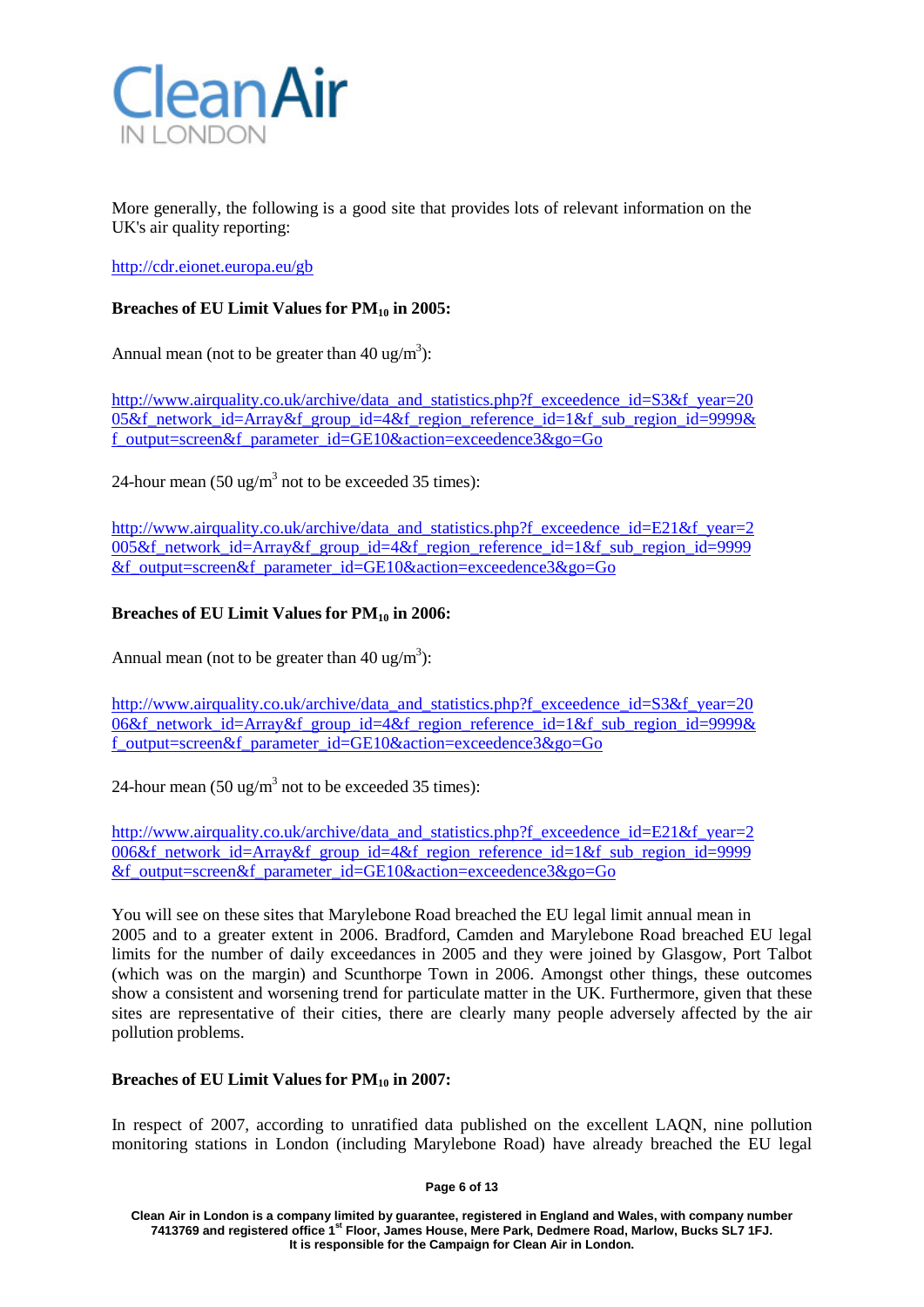

limit for the number of daily exceedances for  $PM_{10}$ . The results for Marylebone Road in 2007 can be found at:

<http://www.londonair.org.uk/london/asp/publicstats.asp?statyear=2007&mapview=PM10b&r> egion=0&site=MY1&postcode=&la\_id=&objective=All

CCAL wishes to thank Defra's EU and International Air Quality team for helping it to find much of this information in response to a Freedom of Information request.

### **From Defra's plans and programmes consultation document**

The key technical information on breaches of EU legal obligations (whether limit values for  $PM_{10}$ ) (LV) or limit values plus margin of tolerance for NO2 (LV + MOT)) from the consultation document included:

- **NO2 Hourly mean concentration –** Exceedance of the LV + MOT at Marylebone Road with 210 exceedances (compared to 18 allowed).
- **NO<sub>2</sub>** Annual mean concentration 35 exceedances in the UK of the LV + MOT with Urban Background exceedances in West London, London Bloomsbury, London Lewisham and London Wandsworth with an estimated 1,070,760 people and 119 km2 exposed to a level above the Limit Value. 24  $km^2$  modelled exceedance of the LV + MOT. Urban Roadside exceedances of the annual mean NO2 LV + MOT in the Greater London Urban Area at Camden Roadside, Marylebone Road, London A3 Roadside, Cromwell Road 2, Southwark Roadside and Tower Hamlets Roadside.
- **PM<sub>10</sub> 24 Hour mean concentration** 33 exceedances in the UK with Urban Background exceedances in the Greater London Urban Area impacting an estimated number of 86,843 people with 17 km<sup>2</sup> exposed to a level above the LV in the reference year. Urban Roadside exceedances of the 24 hour average LV in the Greater London Urban Area included Marylebone Road and Camden Kerbside
- **PM<sub>10</sub> Annual mean concentration** Urban Roadside exceedances of the LV occurred at Marylebone Road.

CCAL is concerned that the above picture creates a misleading impression for the Commission since: data from many sites in the excellent LAQN is apparently excluded from the sample; not all of those even monitor all air pollutants; and not enough monitoring takes place. Please note, for example, the busy Brompton Road which the LAQN says had 121 exceedances of the hourly mean NO<sub>2</sub> greater than 250 ug/m<sup>3</sup> in 2005 (compared to 18 allowed). With a high correlation also between  $PM_{10}$  air pollution levels and  $NO_2$  such sites should appear in both sets of data submitted by Defra to the Commission.

#### **What plans and programmes?**

In the Annexes detailing the plans and programmes proposed by Defra, some eight specific items are mentioned. These are: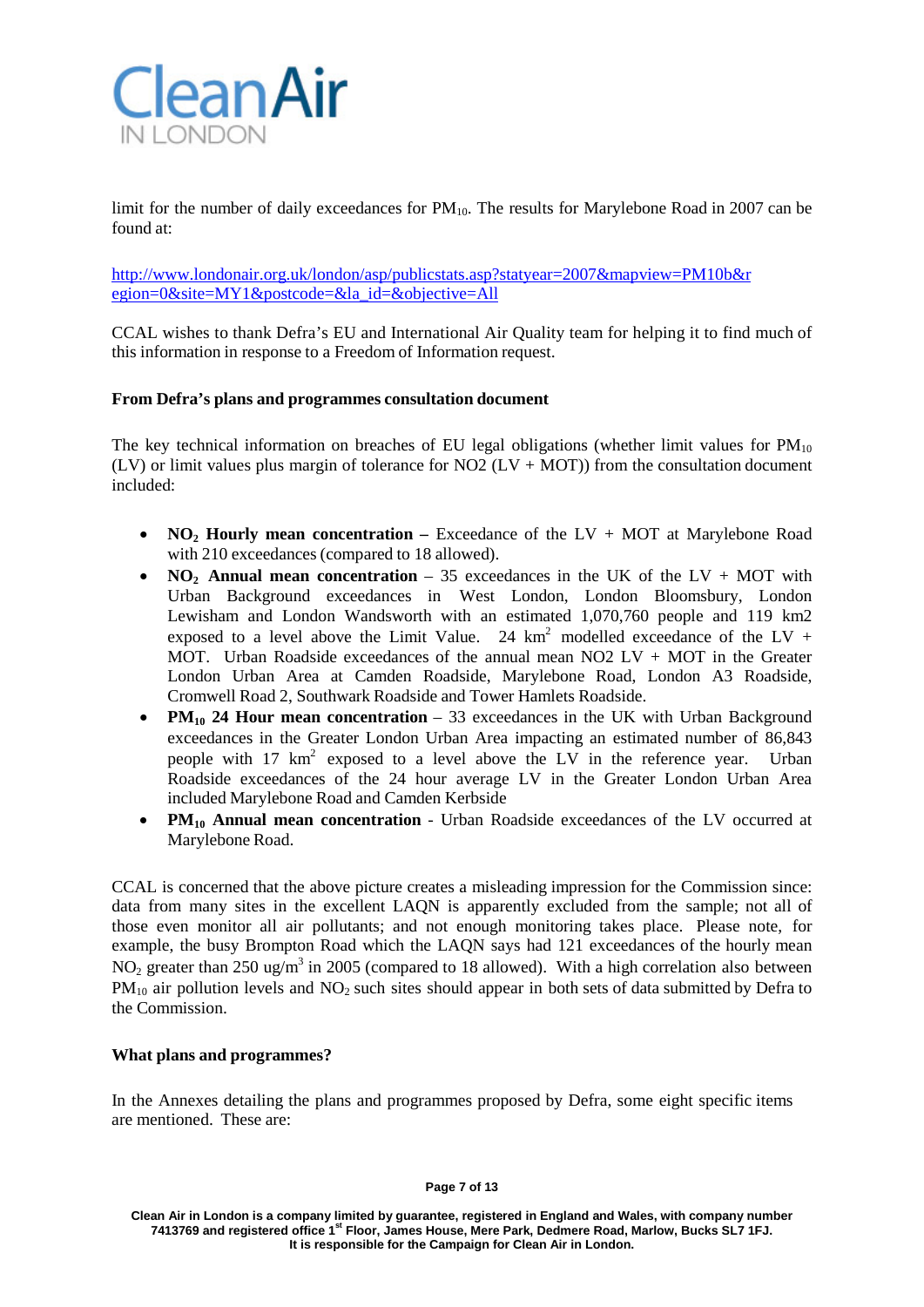

# 1. **PP001 - Action plans drawn up by Local Authorities under the system of Local Air Quality Management**

On time scale of reduction, Defra says: "Time scale is that required by the Directive".

# 2. **PP02 – The Air Quality Strategy for England, Scotland, Wales and Northern Ireland**

On a time scale of reduction, Defra says: "Time scale for delivery is the same as that required by the Directive". "The Strategy is subject to regular review" Question: When is the next review planned?

# 3. **PP03 – Climate Change Programme**

On timescale of reduction, Defra says: This section is left blank. Question: How can we comment on this?

# 4. **PP04 – Energy White Paper**

On description, Defra says: "Statement of UK Government policy on energy." On time scale for reduction, Defra says: "Various measures outlined"

# 5. **PP005 – Various Transport White papers and plans**

On description, Defra says: "Statements of UK Government policy on transport." On time scale for reduction, Defra says: "Various measures outlined"

# 6. **PP06 – Incentivising the early uptake of tighter European vehicle emission standards (Euro standards)**

On description, Defra says: "UK Government announced in Budget 2007 that it would consider the case for incentivising the early uptake of Euro 5 and subsequently Euro 6 technology through Company Car Tax and other instruments."

On time scale for reduction, Defra says: "Not determined."

# 7. **PP07 – Increased uptake of low emission vehicles**

On time scale for reduction, Defra says: "Not determined."

## 8. **PP08 – Reducing emissions from ships**

On description, Defra says: "Likely to be best implemented through the IMO..." On time scale for reduction, Defra says: "Not determined."

## **Defra's report does not meet the requirements of Annex IV of Directive 1996/62/EC**

**Page 8 of 13**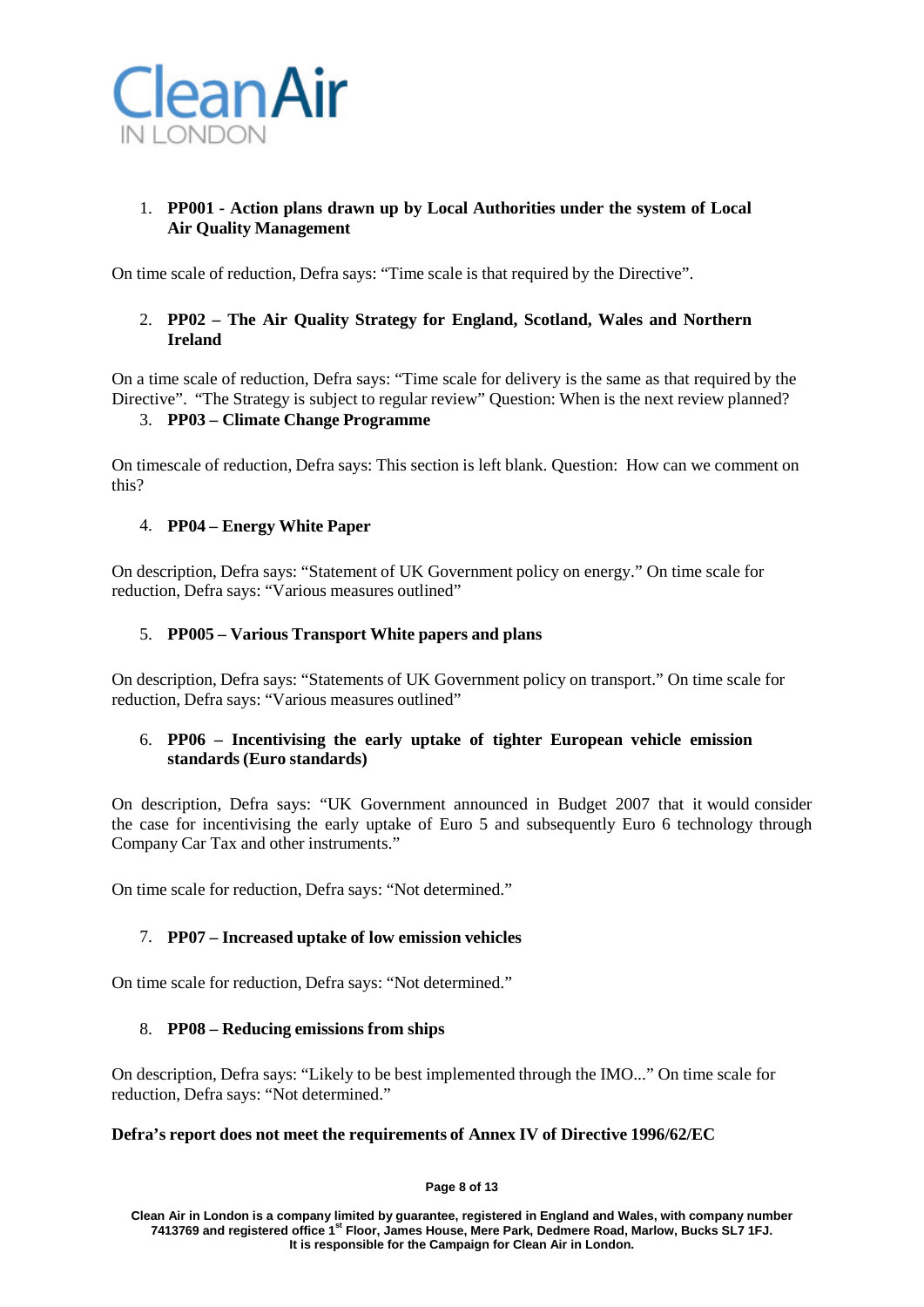

Annex IV of the Air Quality Framework Directive (1996/62/EC) (AQ FWD) identifies information to be included in the local, regional or national programmes for improvement of ambient air quality. This must include, for details of those measures or projects adopted with a view to reducing pollution:

- listing and description of all the measures set out in the project
- timetable for implementation
- estimate of the improvement of air quality planned and of the **expected time required to attain these objectives**

The subsequent 2004/224/EC Commission Decision made clear that where limit values and/or limit values plus the margin of tolerance are exceeded that the plans and programmes must include at least the information listed in Annex IV to Directive 1996/62/EC.

The information in the draft report on plans and programmes does not include, for example, an "Estimate of the improvement of air quality planned and of the expected time required to attain these objectives" and so does not comply with these legal obligations.

Furthermore, given that the proposed new EU Air Quality Directive may not now proceed (given that CCAL and others say they do not want it unless it meets certain minimum standards) and that, even if it does, it would not be implemented until 2008 the UK will still be required as planned to submit the plans and programmes to the Commission by 31

December 2007 whatever happens. Please ensure that the report so submitted does comply in full with Annex IV and send us a final version of it.

We object to Defra's reference in paragraph 3.1 (on page 7) to "Where the attainment date of a limit value has passed, the intention of the plan or programme is to ensure compliance in the shortest time possible". **Does this ambiguous wording refer to "Government's intention"?** The proposed new EU Air Quality Directive may include a reference to "keep the non-attainment period as short as possible" but we have found not such "let-out" wording in either the AQ FWD or the subsequent 2004/224/EC Commission Decision.

None of the responses proposed by Defra (or DfT) for either breaches of  $PM_{10}$  limit values or  $NO<sub>2</sub>$ breaches of limit values plus a margin of tolerance ("Timescale is that required by the Directive"; "Various measures outlined"; "Not determined"; or "As soon as possible") meet the spirit or strict requirement of the above legal obligations. It is only finally on page 10 of the consultation document that it says "Although not stated in the Directive, where the attainment date of a limit value has passed, the intention of a plan or programme is to ensure compliance in the shortest time possible". There are no references in the consultation document making clear that "no time extensions" are allowed under the Directive.

**With the greatest respect, please tell us urgently if, as the responsible Secretaries of State, either or both of you: (i) disagree with this legal analysis; or (ii) agree with it but the Government does not intend to comply with the legal requirement.**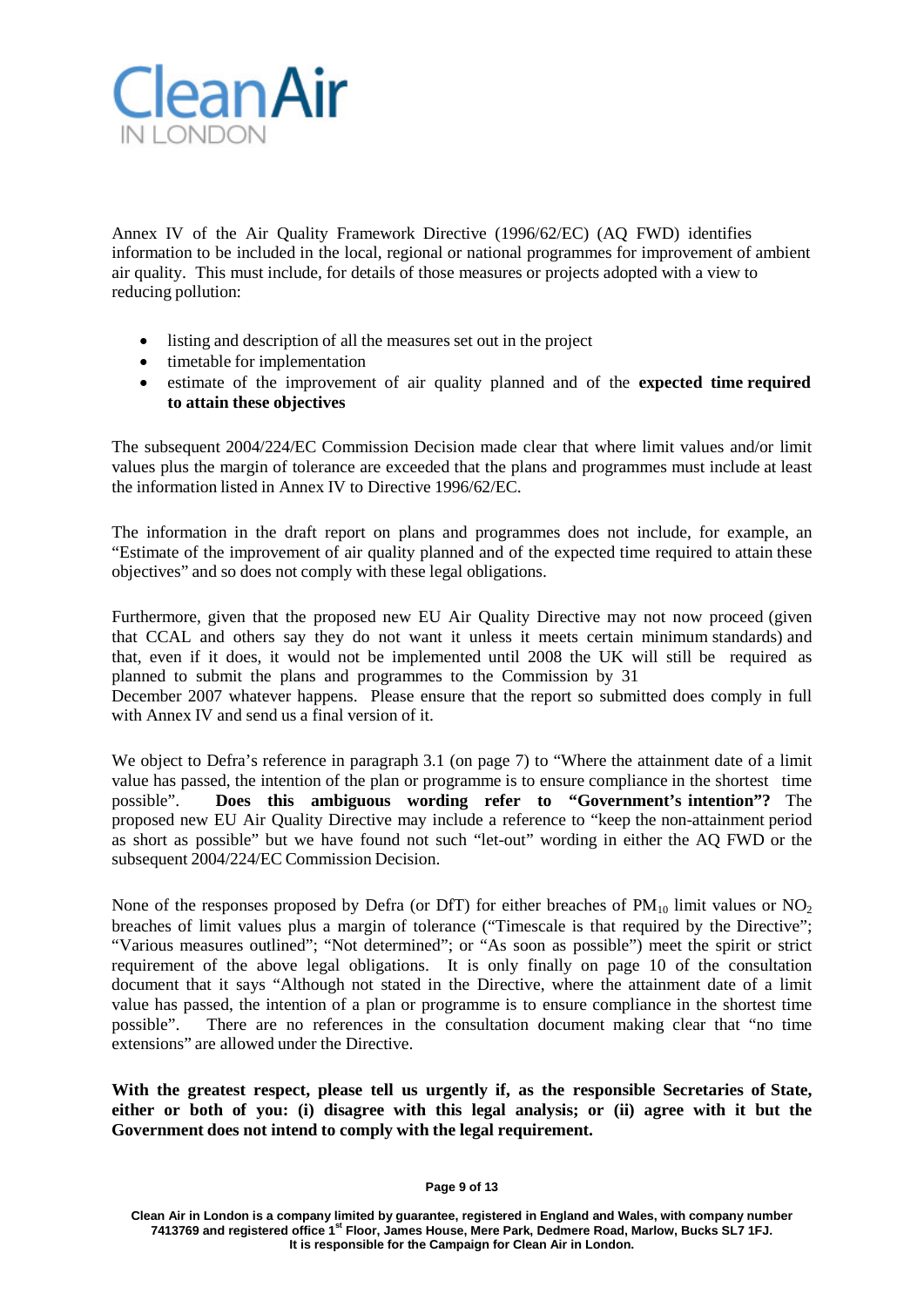

# **Other**

CCAL has the following further points on the consultation:

- First, as highlighted earlier, Defra is undertaking and reporting upon too little monitoring. Why are so few sites included e.g. only one for the  $NO<sub>2</sub>$  hourly mean and four for the PM10 annual mean? Furthermore, the extensive reliance on modelling has an inevitable weakness in that it will tend to smooth out the peaks that occur in real life and have a serious health impact on citizens.
- Second, it has been difficult to comment on parts of the draft report since it includes gaps e.g. estimates of the total population exposed to a level above the LV in the reference year.
- Third, why has Defra in the footnote on page 10 referred to an exceedance of the  $SO<sub>2</sub>$  24hour limit value in a way that creates the impression that it is not serious or ongoing? It is only on pages 47 to 50 that Defra makes clear that the breaches of EU legal limits for  $SO_2$ relate to the Commission's first written warning sent well before this draft consultation was published. **CCAL considers such lack of transparency lamentable.**
- Fourth, why is the "plans and programmes" section, in the annex of the draft report, full of circular references that mean nothing e.g. "Time scale is that required by the Directive" (when Defra knows that no time scale is specified in the Directive)?
- Fifth, why is Defra proposing to submit only a draft report to the Commission by 31 December when the obligation seems to be to submit a final report by that date. CCAL therefore registers formally here its objection to such an inadequate approach.

For the record, CCAL has not seen any evidence yet that the Government has produced a package of plans and/or programmes which, when taken together, will meet EU legal limits for  $PM_{10}$  or  $NO<sub>2</sub>$  throughout London. Indeed, CCAL considers that the Government has not yet made reasonable efforts to address this often repeated concern. For this reason, inter alia, CCAL continues to urge Commission Dimas to take tough enforcement action against the UK as a Member State in respect of all its breaches of EU air quality legal obligations.

## **Conclusion**

CCAL considers, in answer to Defra's Question 1 on page 7 of the consultation report, "Does the report on plans and programmes to the European Commission accurately reflect the position in the UK", that the report does not accurately reflect the position in the UK e.g. Brompton Road. It reflects accurately the position in the UK only to the extent that it shows that the UK Government does not have the political will necessary to meet its obligations under the EU Air Quality Directives to protect the health of its citizens.

The question Defra should have asked for example was "Does the report etc show how and when the UK will meet EU legal limits for air quality?" The answer to that more proper question would clearly be "No, it does not".

CCAL records formally in this letter that it would be unacceptable for the UK Government to submit a report to the Commission that does not meet the minimum requirements of Annex IV of the Air Quality Framework Directive (1996/62/EC) (AQ FWD) which include an "estimate of the

#### **Page 10 of 13**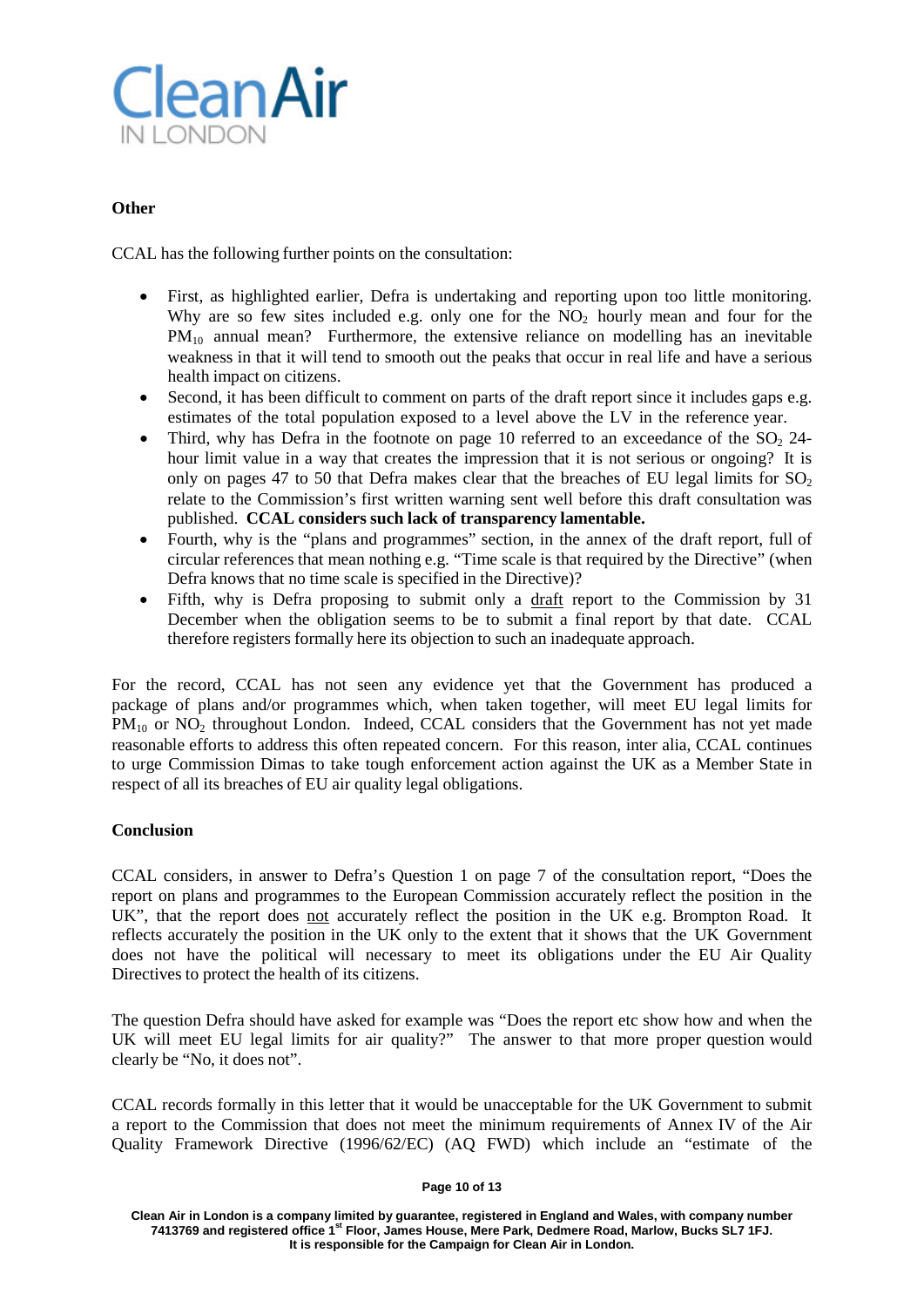

improvement of air quality planned and of the expected time required to attain these objectives"? We urge the Commission to take infringement action against the UK if it fails to meet fully these clear legal requirements.

With air quality recognised by the European Environment Agency as the biggest environmental health risk, with the Royal Commission on Environmental Pollution estimating in March 2007 that it caused some 24,000 people premature deaths in the UK in 1995/96 compared to some 617 nationally only for passive workplace related smoking and 3,172 deaths per annum nationally from road traffic accidents (2006 data), it is wholly unacceptable that the Government should continue to lack the political will necessary to meet legally binding commitments made nearly 10 years ago. It is time the Government stopped relying solely on business or citizens to make up for its own "lack of grip" in this crucial area.

Finally, thank you for taking seriously our concerns about air pollution in London and giving the issues we raise your particular attention. We recognise that you and others are already taking many steps that will improve air quality across Europe.

We would welcome your considered response please to these questions by electronic reply to the email address provided separately.

With best wishes.

Yours sincerely

Simon Birkett Principal Contact Campaign for Clean Air in London

By hand: Winston Fletcher, Chair, The Knightsbridge Association Carol Seymour-Newton, Honorary Secretary, The Knightsbridge Association

C<sub>c</sub>:

The Rt. Hon. Gordon Brown MP, The Prime Minister Commissioner Dimas Mayor Livingstone Sian Berry, Principal Speaker and Green Party candidate for Mayor of London Boris Johnston MP, Conservative Party candidate for Mayor of London **ORGANISATIONS** Amenity Societies Helen Ainsworth, EU and International Air Quality, Defra Jenny Bates, London Regional Campaigns Co-ordinator, Friends of the Earth James Bidwell, Chief Executive, Visit London John Brewster OBE, Chairman, Port Health and Environmental Services Committee, Corporation of London Patricia Brown, Chief Executive, Central London Partnership Robert Buxton, Deputy Chairman, West London Residents Association

**Page 11 of 13**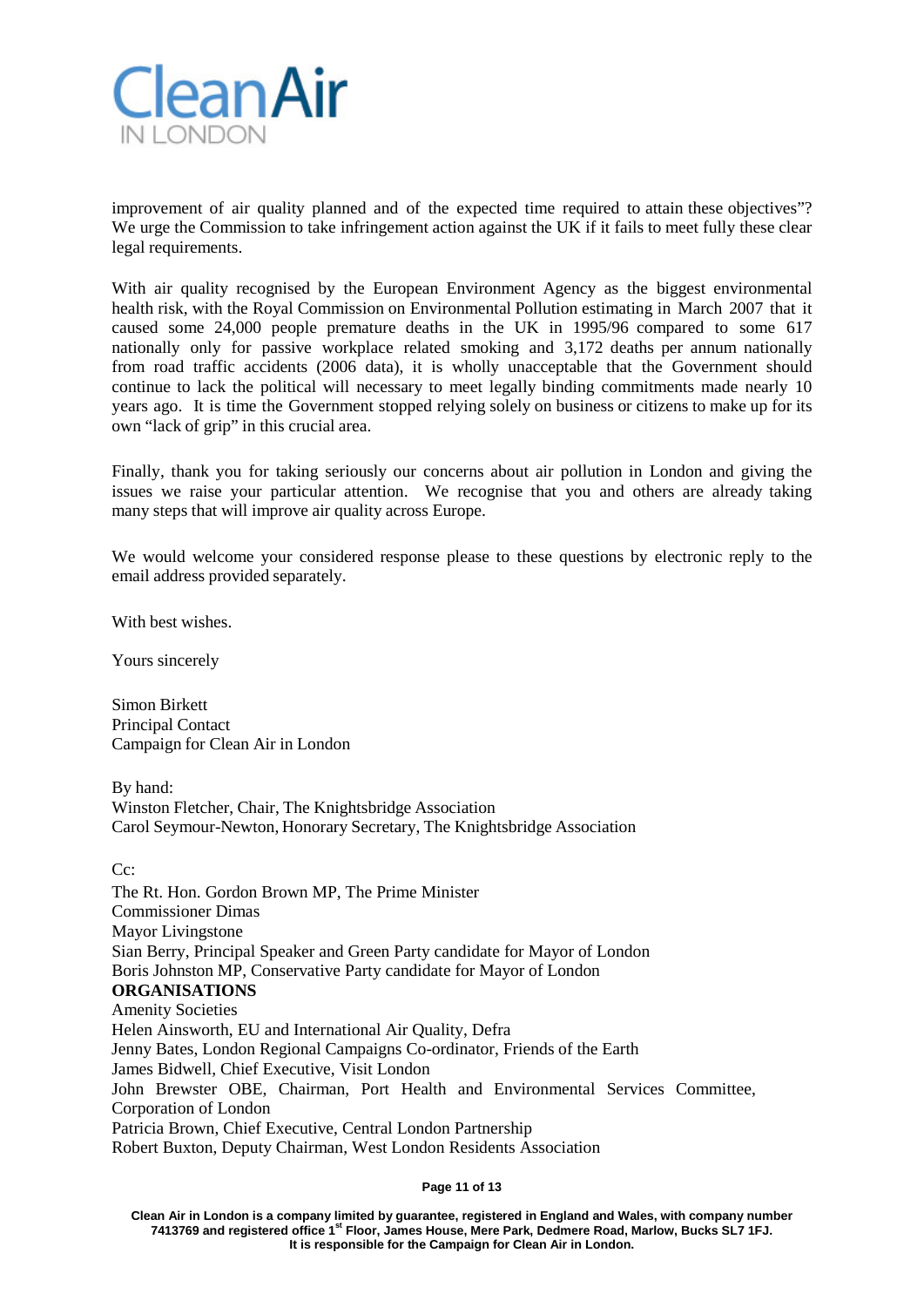

Sarah Dudgeon, National and Local Air Quality, Defra Nick Fairholm, Transport for London David Higgins, Chief Executive, Olympic Delivery Authority Tim Hockney, Executive Director, London First Professor Frank Kelly, Kings College London Dr Michal Krzyzanowksi, Regional Adviser, Air Quality and Health, WHO Sarah Legge, GLA Principal Policy Adviser – Air Quality Blake Ludwig, Campaign Director, Alliance Against Urban 4x4s Professor Bob Maynard, Health Protection Agency Paul McLoughlin, UK General Manager, Zipcar Philip Mulligan, Chief Executive, Environment Protection UK Derek Picot, Chairman, The Knightsbridge Business Group Dragomira Raeva, Air Policy Officer, European Environmental Bureau Dr Gordon Taylor, Chairman, West London Residents Association Dr Martin Williams, Head of Air and Environment Quality Division, Defra **LEADING POLITICIANS** Peter Ainsworth MP, Shadow Secretary of State, Defra, Conservative Greg Barker MP, Shadow Minister for the Environment, Conservative Mrs Gwyneth Dunwoody MP, Chair of the Transport Committee, Labour Mark Field MP, Conservative Chris Huhne MP, Shadow Environment Secretary, Liberal Democrat The Rt. Hon. Michael Jack MP, Chairman of the Environment and Rural Affairs Select **Committee** Susan Kramer MP, Shadow Secretary of State for Transport, Liberal Democrat The Rt. Hon. Sir Malcolm Rifkind QC MP, Conservative The Rt. Hon. the Lord Rooker, Minister of State, Defra Joan Ruddock MP, Parliamentary Under Secretary of State Jonathan Shaw MP, Parliamentary Under Secretary of State and Minister for the South East Theresa Villiers MP, Shadow Secretary of State for Transport, Conservative Phil Woolas MP, Minister of State, Defra Tim Yeo MP, Chairman Environmental Audit Committee, Conservative Gerard Batten MEP, London, Independence John Bowis MEP, London, Conservative Chris Davies MEP, Liberal Democrat Robert Evans MEP, London, Labour Mary Honeyball MEP, London, Labour Syed Kamall MEP, London, Conservative Ms Jean Lambert MEP, London, Green Party Baroness Ludford MEP, London, Liberal Democrat Linda McAvan MEP, Labour Claude Moraes MEP, London, Labour Charles Tannock MEP, London, Conservative Angie Bray AM, Leader of the Conservative Group, GLA Tony Arbour AM, Conservative Richard Barnes AM, Conservative Robert Blackman AM, Conservative Brian Coleman AM, Conservative Roger Evans AM, Conservative Elizabeth Howlett AM, Conservative

Bob Neill AM, Conservative

**Page 12 of 13**